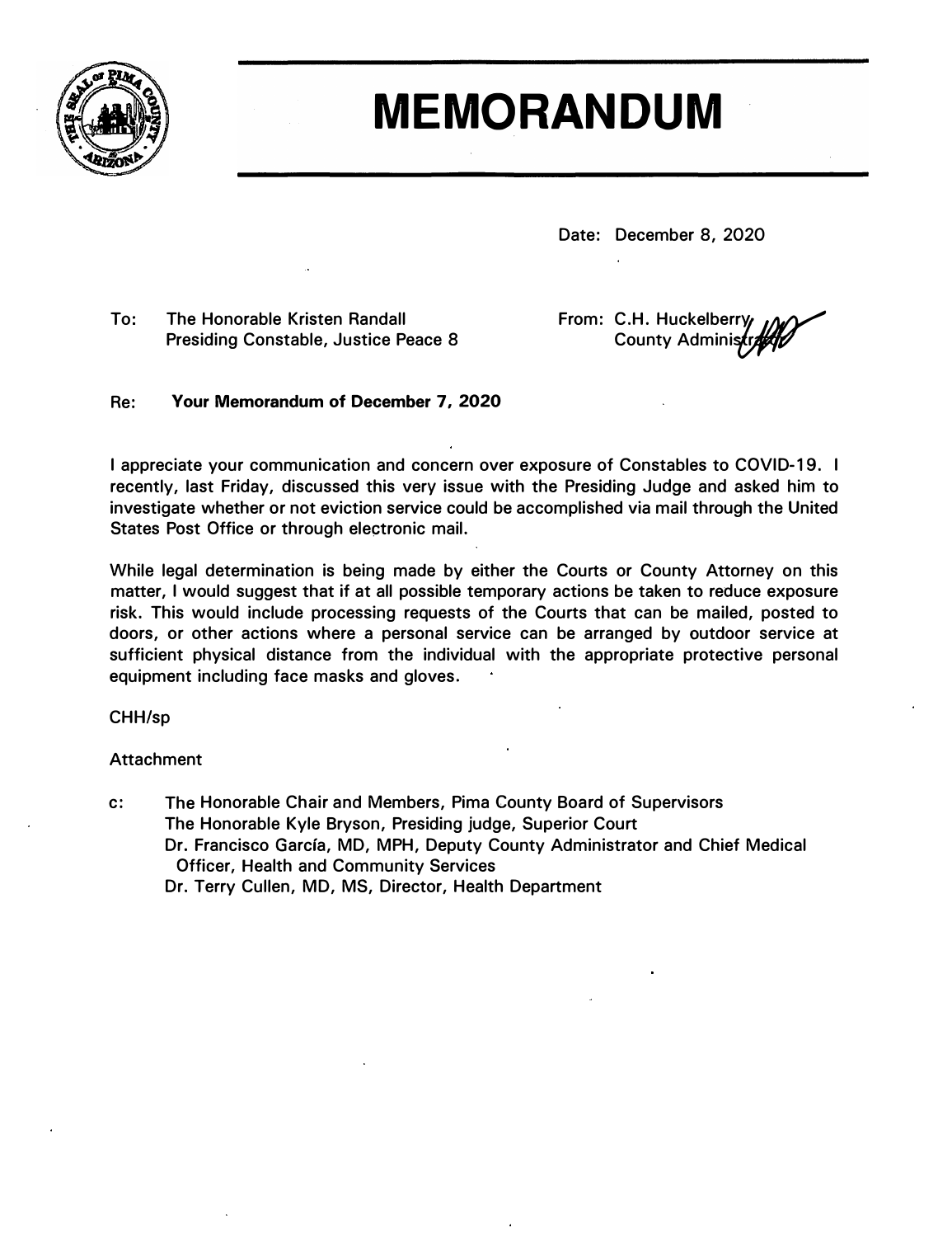

PIMA COUNTY CONSTABLES O N. STONE AVENUE. LOWER LEVEL **TUCSON. AZ 85701** [520] 724-5442 **[520] 724-5445 FAX** 

Date: December 7, 2020

Chuck Huckleberry, County Administrator To: Honorable Judge Bryson, Presiding Judge of the Pima County Superior Court Jan Lesher, Chief Deputy County Administrator Dr. Francisco Garcia, Deputy County Administrator

## Community Spread of COVID and Elevated Risk Generated by Pima County Constables Re:

As the rate of COVID community spread increases rapidly in Pima County, the Constables Office has also been affected. Constables are in the position of making multiple contacts per day with community members through the service of process, and are at increased risk for contracting and spreading the virus through eviction enforcement. A key component of the enforcement of an eviction order is to enter a tenant's home, search every room and then remove the defendant while returning possession of the property back to the plaintiff. Should the tenant be exposed to the coronavirus from the constable, it would be difficult for contact tracers to locate the individual as they have been removed from their home.

A constable enforcing an eviction order is in a close, personal space inside of small and often minimally ventilated apartment with multiple people. In the last few weeks, we have observed more tenants stating they are either quarantining for their own safety, are not feeling well and suspect coronavirus or have tested positive for the virus. In all of these cases, the constable did not have proper PPE or training for this type of close contact with ill people. We suspect that one constable contracted COVID from contact he made with a sick tenant.

In the last few weeks, one staff member has tested positive for coronavirus as well as one constable. Approximately four other constables have told me they have come into contact with a tenant who might have been COVID-positive at the time. Most of the constables have relayed their growing fear of contracting the virus at work and then spreading it from household to household in the regular course of their duties and also bringing it home to their families. Many have expressed concern that they themselves or a family member is at elevated risk for complications should they fall ill.